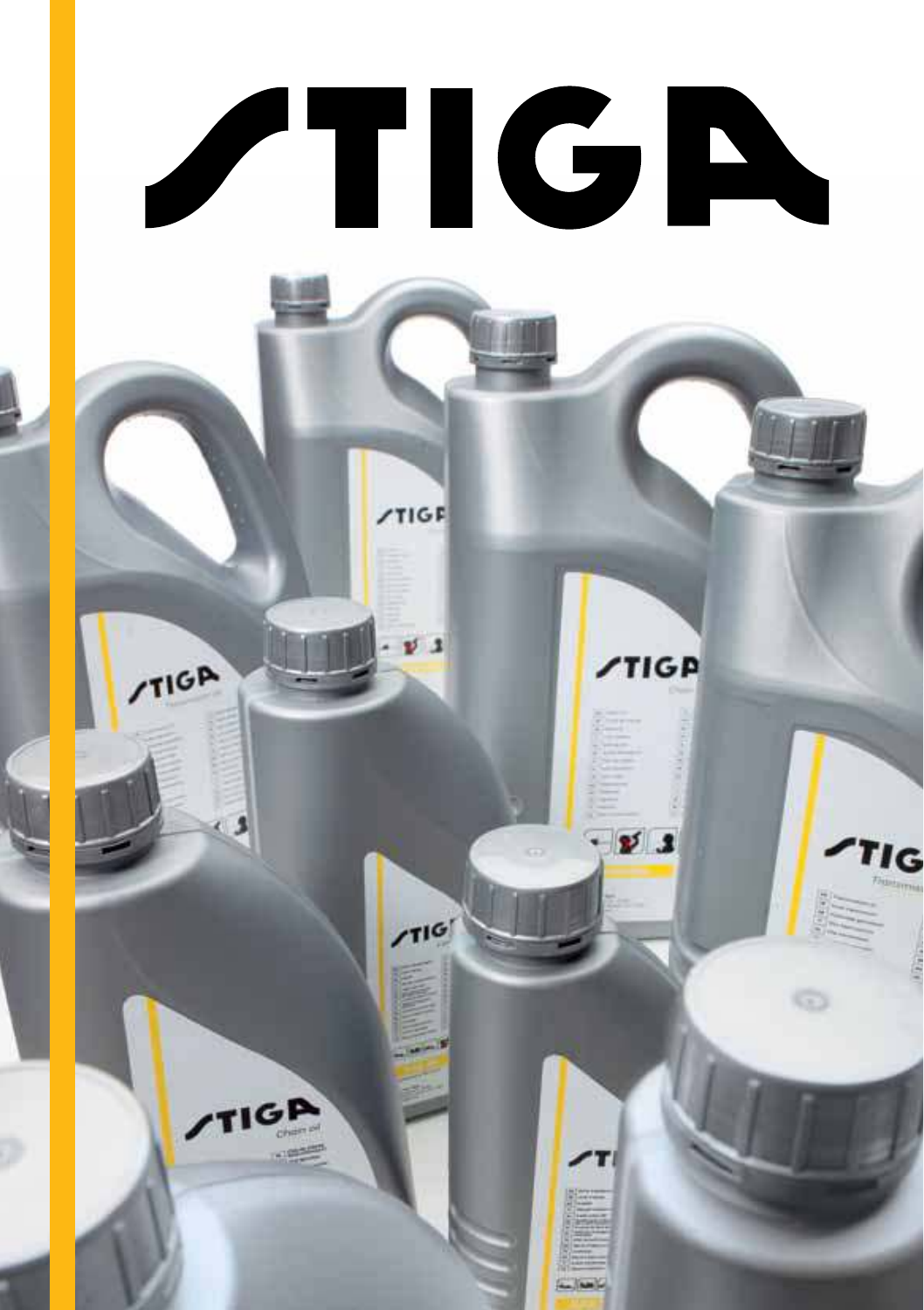

# *Oil Range*

*STIGA original oils are conceived and developed to assure reliability, efficiency and long life to your garden machines. All original oils to make the perfect performance also in critical climatic conditions. Take care of your Stiga machines by using original Stiga oils!*

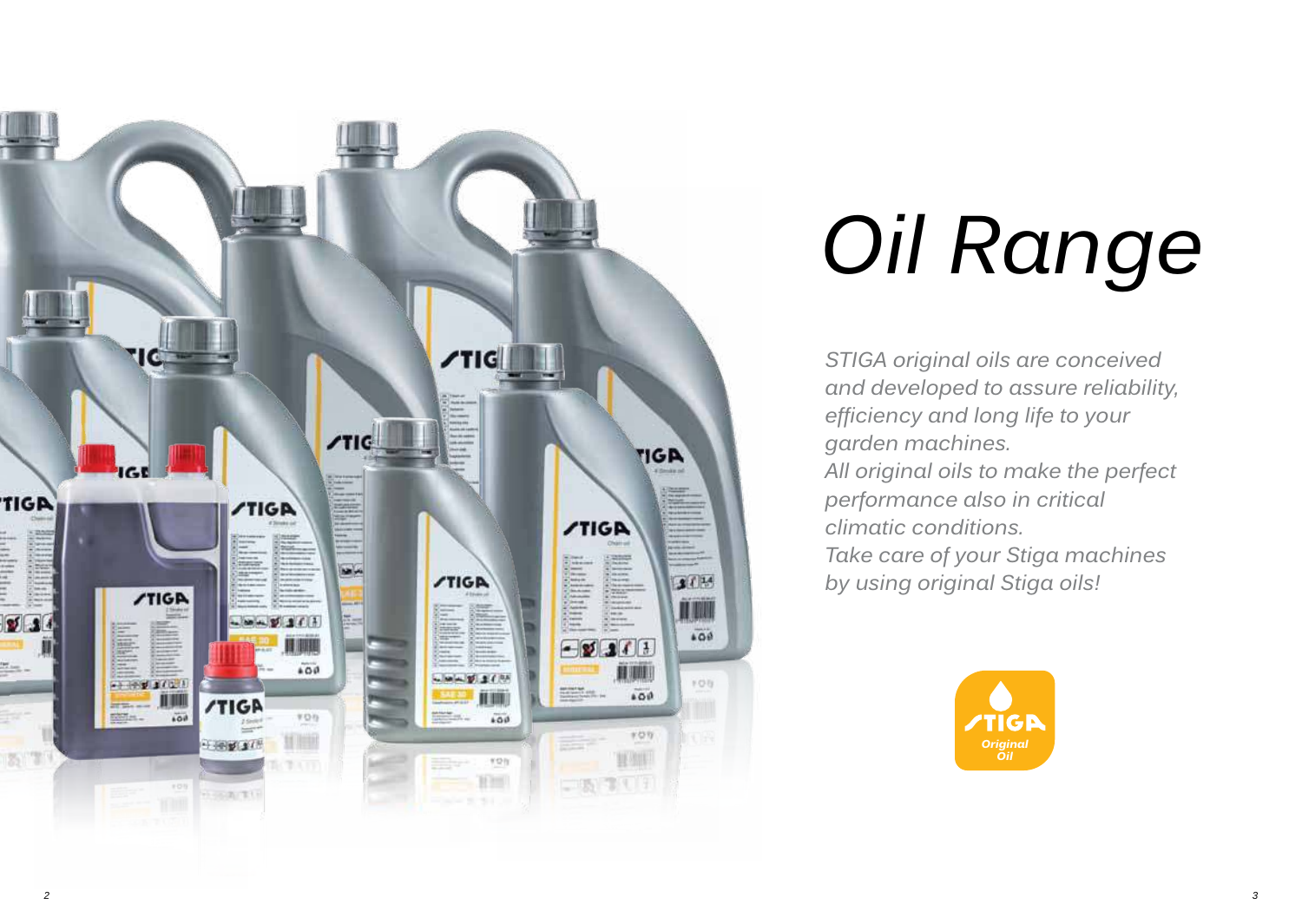## *Chain Oils*

*To work properly, chainsaw chains and bars must be lubricated. The chain oil avoids excessive friction between the bar and the chain that might cause wear and tear as well as damages.*

### *Mineral Chain Oil*

*High viscosity, extremely tacky lubricant which has been developed for lubrication of all types of pressure fed chain saws. May be used in the heaviest duty applications and is particularly effective on the larger machines. Effective corrosion inhibitors, load carrying agents and anti-wear aids are incorporated to ensure equipment life under all operating conditions.*

### *Fast Biodegradable Chain Oil*

*Environmentally aware chain saw oil based on harvestable raw materials. Such a product makes a significant contribution to reducing ecological pollution. According to the CEC L-33-A-93 test method Stiga Biodegradable Chain Oil is biodegraded more than 90% within 21 days and it is not water-soluble. It is rapidly biodegraded in the biologically active upper reaches of the soil. Compatible with all materials commonly used in chain saws. Long-term trials in laboratories, test rigs but also harsh practical conditions showed that the oil had no negative effect on plastics, gaskets, seals and paint finishes. Moreover, no swelling or hardening was recorded. Excellent Protection against Wear. Its optimum adhesion promotes the formation of an active lubricating film. Exhaustive test showed that chain wear and thus stretching is significantly reduced even after professional, full-throttle use.* **3**



### *Mineral and Fast Biodegradable Chain Oil*



### *Characteristic*

| POS | CODE         | <b>EAN</b>    | <b>CAPACITY</b> | <b>SPECIFICATIONS</b> |
|-----|--------------|---------------|-----------------|-----------------------|
|     | 1111-9228-01 | 7313329115076 |                 | Mineral               |
|     | 1111-9229-01 | 7313329115083 | 5 L             | Mineral               |
|     | 1111-9247-01 | 7313329115267 | 5 L             | Biodegradable         |

| POS | <b>BOTTLE DIMENSIONS (CM)</b> | <b>PCS PER BOX</b> | <b>BOXES PER PALLET</b> |
|-----|-------------------------------|--------------------|-------------------------|
|     | 12 x 5,8 x 22,5               |                    | 36                      |
| 2-3 | $21 \times 11 \times 31$      |                    |                         |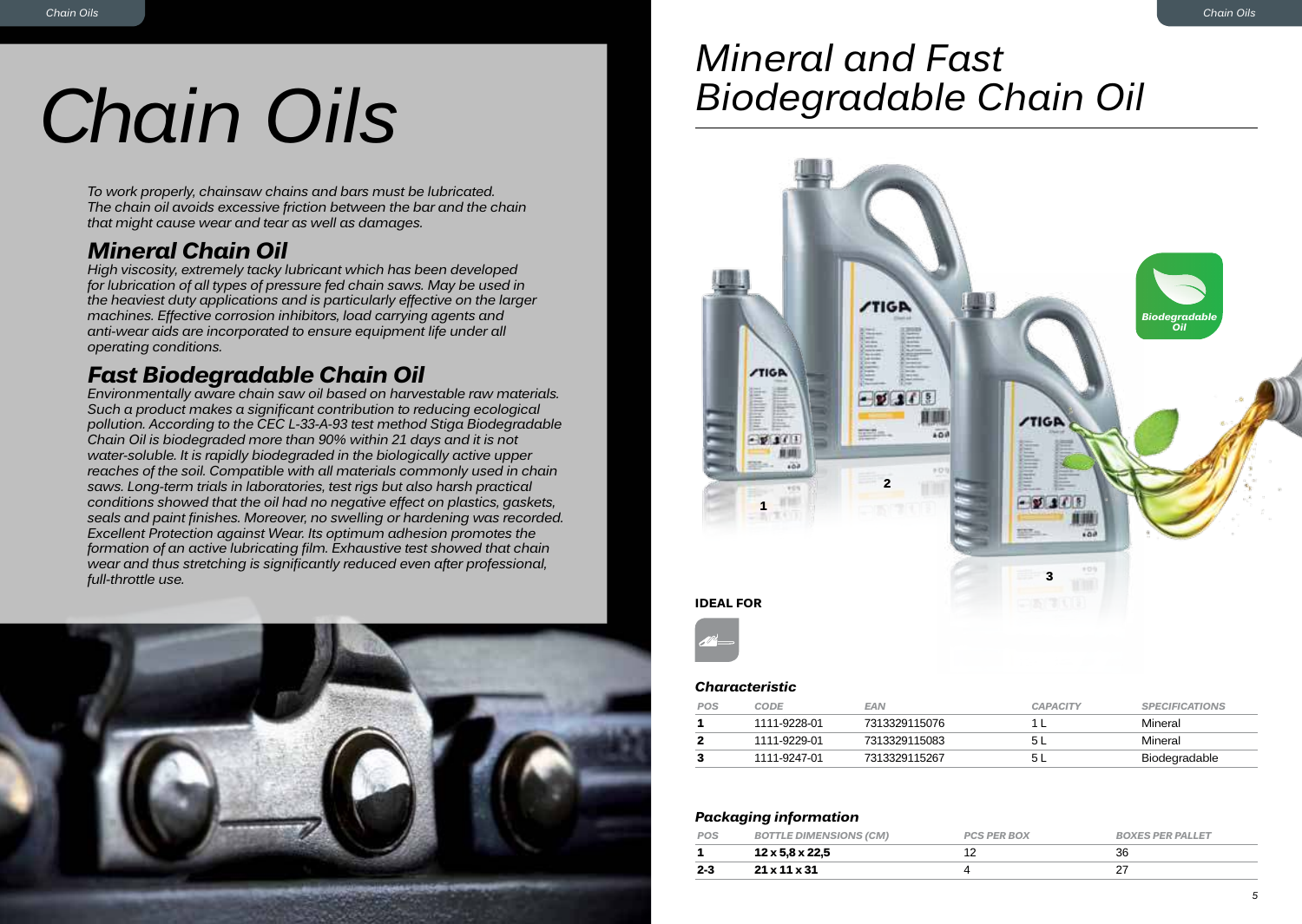### *100% Synthetic 2 Stroke Oil*

## *2 Stroke Oils*

*2 Stroke Oils*

*In the two-stroke engine the fuel air mixture is burned and the exhaust gases cleared out on the down stroke and the cylinder is recharged and the working fluid compressed during the upstroke. The catalytic converter converts toxic pollutants present in exhaust gas to less toxic pollutants by catalyzing a redox reaction (oxidation or reduction).*

*Stiga 2 stroke oils has a higher certification in comparison to the majority of lubricants in the market. It is certified JASO FD that means a superior quality and a better oiling. A superior quality means the engine parts have a better lubrication, the spark plug hardly get dirty, less leftovers in the cylinder, so low smoke and a better engine performance. Less poisoning as a consequence and finally catalyser will not get damaged.*







### **IDEAL FOR**



#### *Characteristic*

| POS CODE     | EAN           | <b>CAPACITY</b> | <b>SPECIFICATIONS</b>       |
|--------------|---------------|-----------------|-----------------------------|
| 1111-9230-01 | 7313329115090 | 1 L Dozer       | API TC - JASO FD - ISO-LEGD |
| 1111-9231-01 | 7313329115106 |                 | API TC - JASO FD - ISO-LEGD |

| POS | <b>BOTTLE DIMENSIONS (CM)</b> | <b>PCS PER BOX</b> | <b>BOXES PER PALLET</b> |
|-----|-------------------------------|--------------------|-------------------------|
|     | $14 \times 5.7 \times 25$     |                    | 28                      |
|     | 5x5x10                        | 2 kits of 20       | 60                      |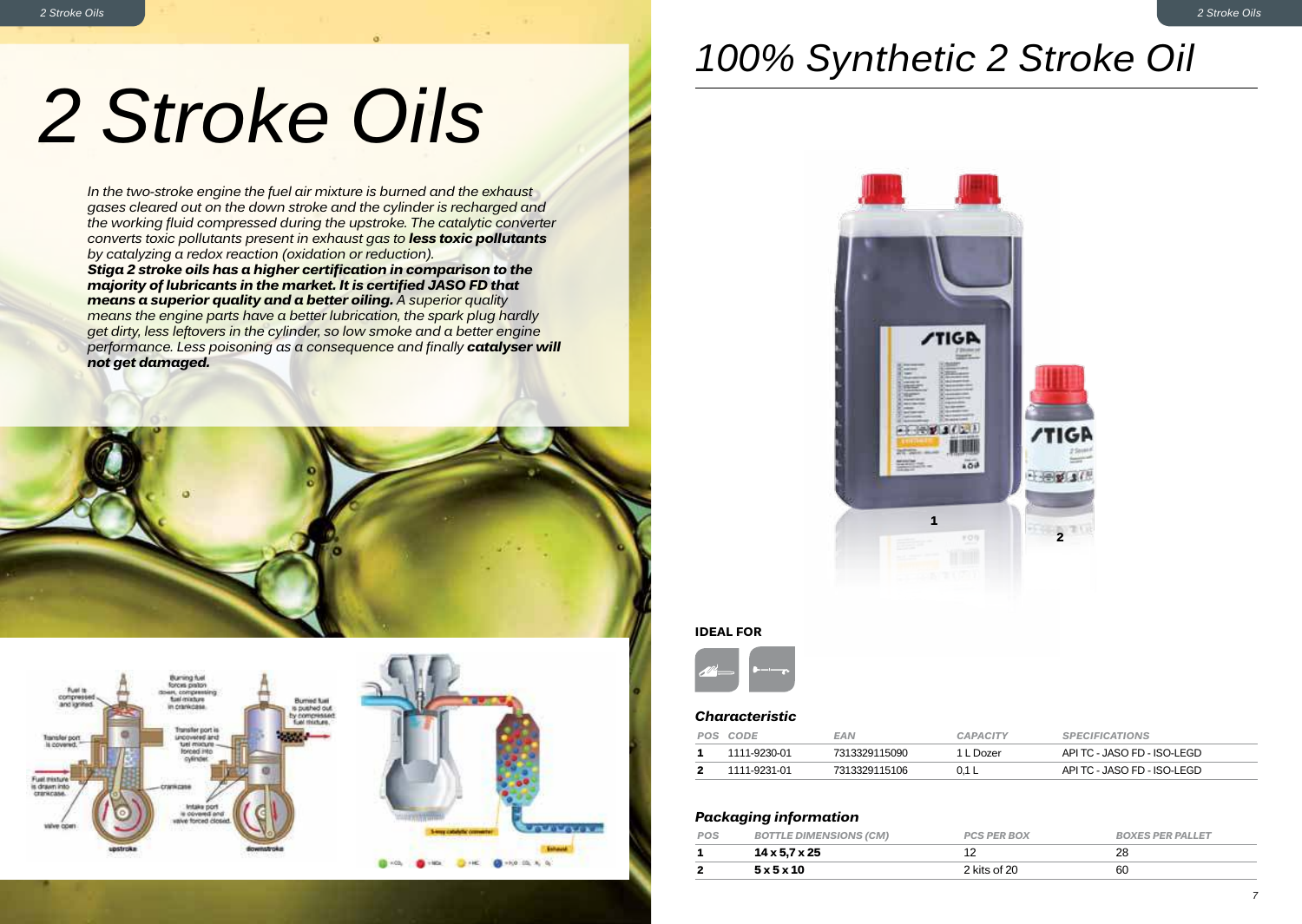## *4 Stroke Oils*

*Whether you're looking for better performance or improved reliability in your engine, it's essential that you get your oil right. Using the correct oil keeps your engine running smoothly. Primarily, oil stops the metal surfaces in your engine from grinding together and wearing, by creating a separating oil film between them. The oil also disperses heat and reduces wear, protecting the engine. On top of this, good oil prevents dirt build-up and deposits by keeping them in suspension. Motor oil even protects against sludge and fights oxidation, keeping the oil fresh and minimising acids which can cause corrosion.* 

### *In short, oil matters.*

*Viscosity is an important criterion of any lubricating oil. It is a measure of a fluid's thickness or resistance to flow. Oil viscosity needs to suit the right ambient temperatures. If it's too thick when the engine is cold, it won't move around the engine. And if it becomes too thin when the engine is hot, it won't give the right protection to the engine parts. Optimising an oil's viscosity, or thickness, helps maximise energy efficiency while avoiding component wear. Viscosity modifiers increase the viscosity of your oil at high temperature but have little effect on low-temperature viscosity. These enable your oil to flow properly when cold and also to remain thick enough to protect your engine components at high temperatures.*

### *Temperature performance Viscosity performance*





### *SAE 30*

*SAE 30 is superb for use from 0 °C ambient temperature, the specifications API SL/CF mean that it is suitable for both gasoline and diesel engines with and without turbocharger.*

*• Good quality mineral oil*



#### **IDEAL FOR**



### *Characteristic*

| POS | CODE         | <b>EAN</b>    | <b>CAPACITY</b> | <b>SPECIFICATIONS</b>  |
|-----|--------------|---------------|-----------------|------------------------|
|     | 1111-9234-01 | 7313329115137 | 0.6 L           | API SL/CF - ACEA A3/B4 |
|     | 1111-9235-01 | 7313329115144 |                 | APLSL/CE - ACEA A3/B4  |
|     | 1111-9236-01 | 7313329115151 | 1.4 L           | API SL/CF - ACEA A3/B4 |

| POS | <b>BOTTLE DIMENSIONS (CM)</b> | <b>PCS PER BOX</b> | <b>BOXES PER PALLET</b> |
|-----|-------------------------------|--------------------|-------------------------|
|     | 10 x 4,7 x 19,4               | 16                 | 35                      |
|     | 12 x 5,8 x 22,5               |                    | 36                      |
|     | $13 \times 6.8 \times 25.4$   |                    | 36                      |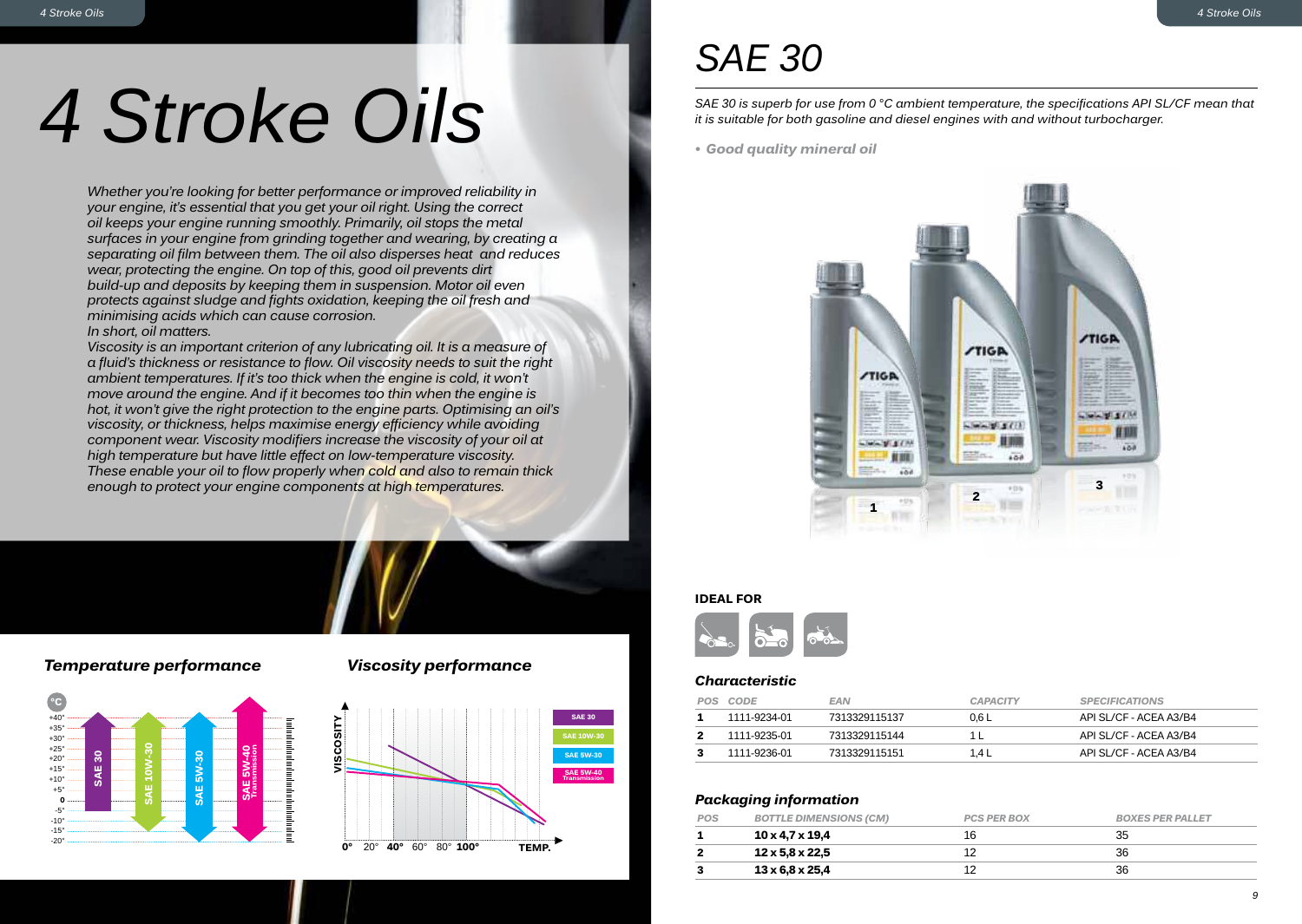### *SAE 10W-30*

*SAE 10W-30 designates a multi-grade oil. "10W" stays for the viscosity of the oil at cold temperature and the number 30 indicates the viscosity at 100 °C.*

*• High quality synthetic oil (down to - 12 °C)*





### *Characteristic*

| POS CODE     | EAN           | <b>CAPACITY</b> | <b>SPECIFICATIONS</b>  |
|--------------|---------------|-----------------|------------------------|
| 1111-9237-01 | 7313329115168 | 0.6 L           | API SL/CF - ACEA A3/B4 |
| 1111-9238-01 | 7313329115175 | 1.4 L           | API SL/CF - ACEA A3/B4 |
|              |               |                 |                        |

### *Packaging information*

| POS | <b>BOTTLE DIMENSIONS (CM)</b> | <b>PCS PER BOX</b> | <b>BOXES PER PALLET</b> |
|-----|-------------------------------|--------------------|-------------------------|
|     | 10 x 4,7 x 19,4               |                    |                         |
|     | 13 x 6,8 x 25,4               |                    | 36                      |

### *SAE 5W-30 Fully Synthetic*

*SAE 5W-30 designates a multi-grade oil. "5W" stays for the viscosity of the oil at cold temperature and the number 30 indicates the viscosity at 100 °C.*

- *• Premium quality synthetic oil*
- *• High quality synthetic oil (down to - 18 °C)*
- *• Low ashes - low emission & clean filter*

### **IDEAL FOR**



### *Characteristic*

| CODE         | <b>EAN</b>    | CAPACITY | <b>SPECIFICATIONS</b>            |
|--------------|---------------|----------|----------------------------------|
| 1111-9242-01 | 7313320115212 | I A I    | API SL/CF - ACEA C3 - ACEA A3/B4 |

### *Packaging information*

| 13 x 6,8 x 25,4               |                    | 36                      |
|-------------------------------|--------------------|-------------------------|
| <b>BOTTLE DIMENSIONS (CM)</b> | <b>PCS PER BOX</b> | <b>BOXES PER PALLET</b> |



**/TIGA** 

**CHACKER AT** 1,00

### *SAE 5W-40 Transmission (75W-90)*

*The transmission fluid plays a very important role in the whole transmission system. It serves as a hydraulic element of the transmission system, keeping it clean and well lubricated, and keeps the temperature at the right level. With so many important components inside a transmission it is very important to stay on top of this service.* 

- *• High quality synthetic transmission oil*
- *• High quality synthetic oil (down to - 18 °C)*
- *• Stay-in grade viscosity oil*







### *Characteristic*

| POS CODE     | EAN.          | CAPACITY | <b>SPECIFICATIONS</b> |
|--------------|---------------|----------|-----------------------|
| 1111-9240-01 | 7313329115199 | 1.4 L    | API SGL4/GL5          |
| 1111-9241-01 | 7313329115205 |          | API SGL4/GL5          |

| POS | <b>BOTTLE DIMENSIONS (CM)</b> | <b>PCS PER BOX</b> | <b>BOXES PER PALLET</b> |
|-----|-------------------------------|--------------------|-------------------------|
|     | $13 \times 6.8 \times 25.4$   |                    | 36                      |
|     | $10.5 \times 20 \times 29$    |                    | 18                      |